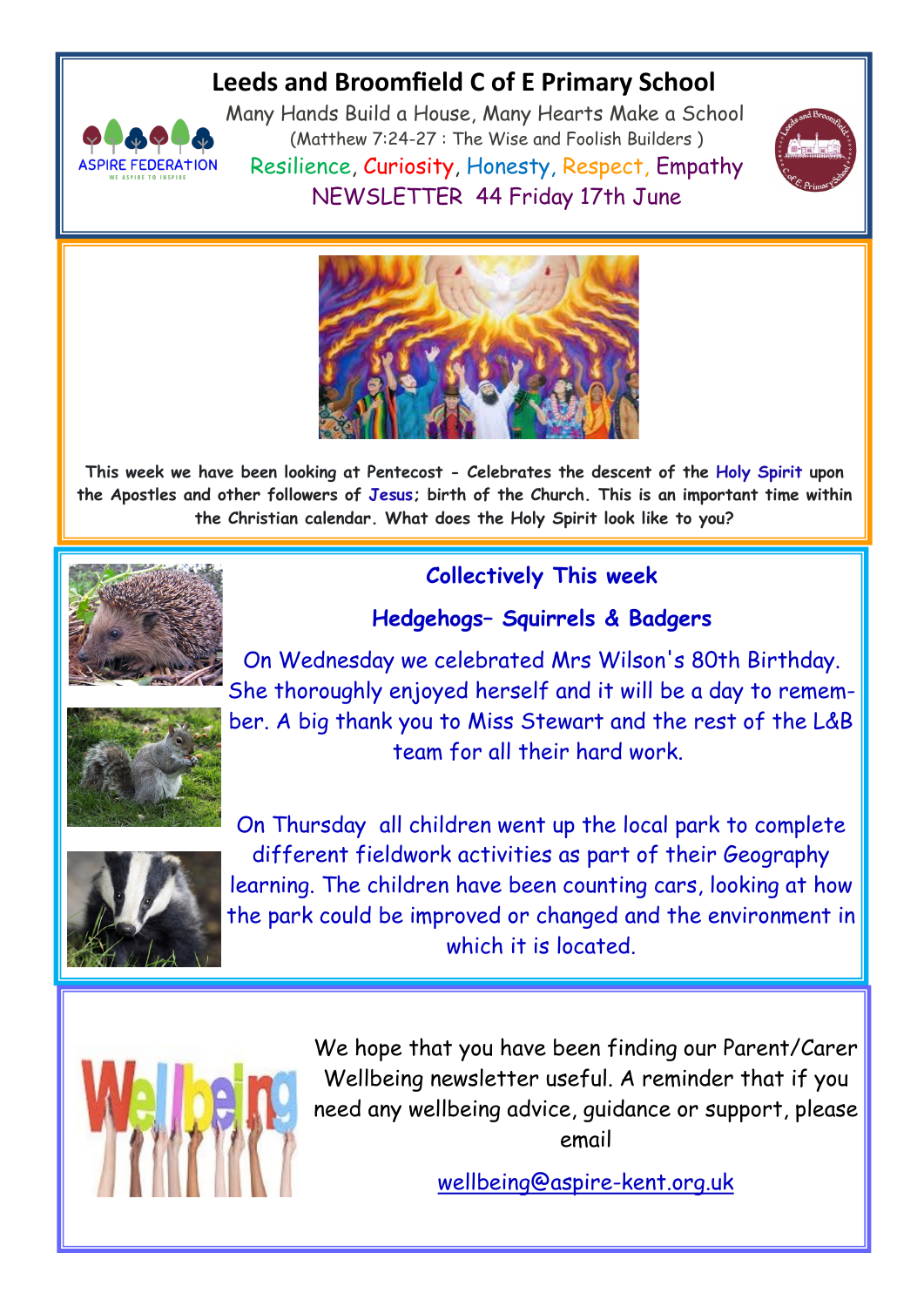## **PROUD awards**

After speaking to pupils and staff we wanted to build children's self esteem and confidence in themselves. Each pupil needs to work to get a badge for each letter of the word PROUD.

- P Pleasure in work
- R Respect in work
- O Organised in work
- U Unique in work
- D Distinction

Each class has a different colour badge to collect. The children can put these on their bags or on their school jumpers.



**This week's PROUD winners are: Laycie Jacob, Diana, William, Sydney & Harry**

**A massive well done to you all!**

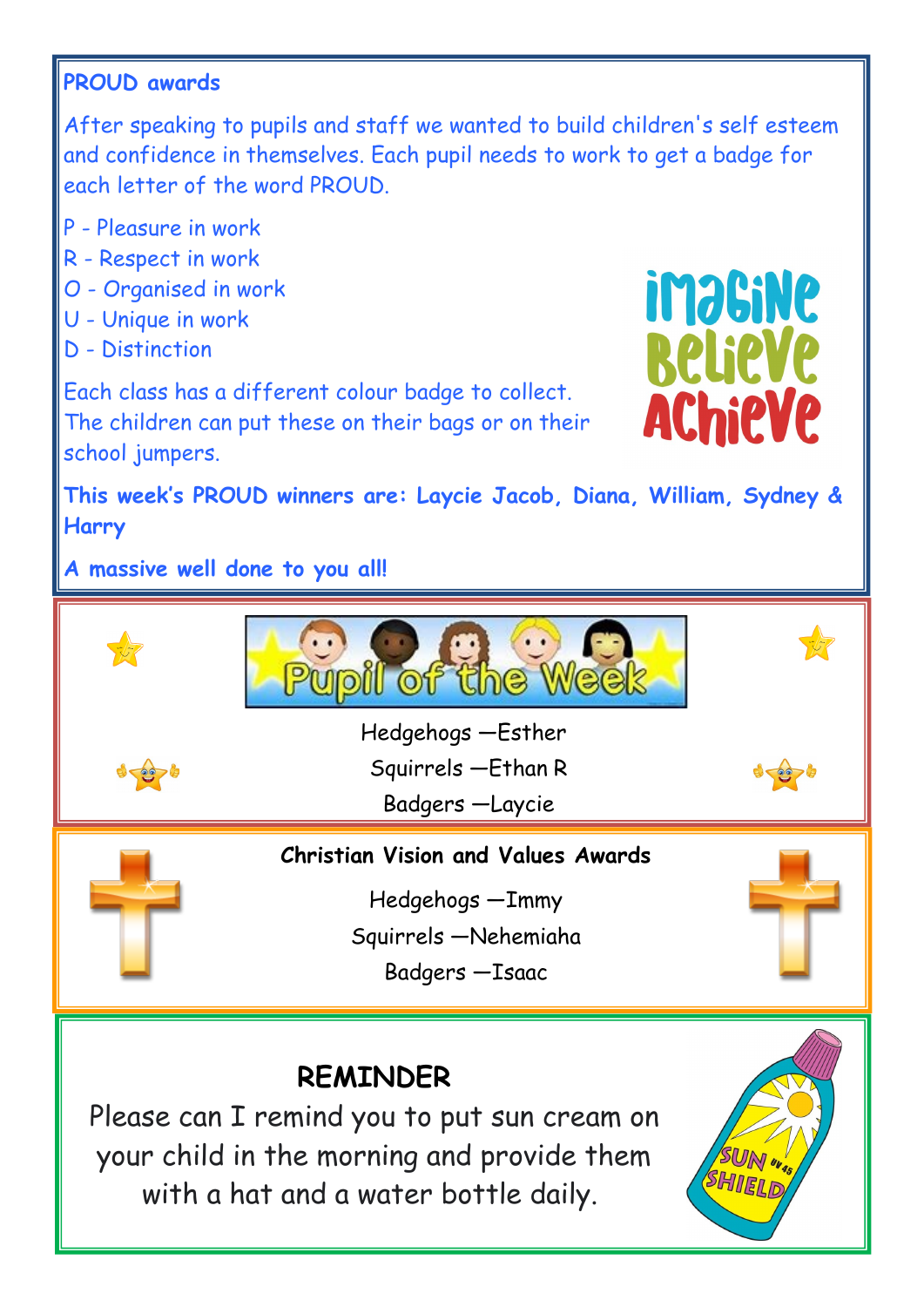

Online Safety - Please continue to talk to your children about the games and apps they are using online. **Please keep that open conversation with your children.**

[https://beinternetawesome.withgoogle.com/en\\_uk/](https://beinternetawesome.withgoogle.com/en_uk/)





On Tuesday 7th June we had a virtual visitor to assess the school to become a nurture accredited school. This is the email that I have received:

We are writing to congratulate your school on achieving the National Nurturing Schools Programme Award.

We were very impressed with the quality of your application and the time you and your team have spent collating the information and putting together your evidence, this was greatly appreciated.

We really enjoyed the assessment day and we were able to get a good understanding of your school and all the hard work which has gone into your application.

For Leeds and Broomfield this means that we have an accreditation for all the hard work, support, guidance and development that is given to all children to ensure that they flourish as a whole child.

I would like to say a thank you to all the staff, parents and children who were an amazing credit to Leeds and Broomfield. Well done all!

A video will be shared on our website over the next few weeks.